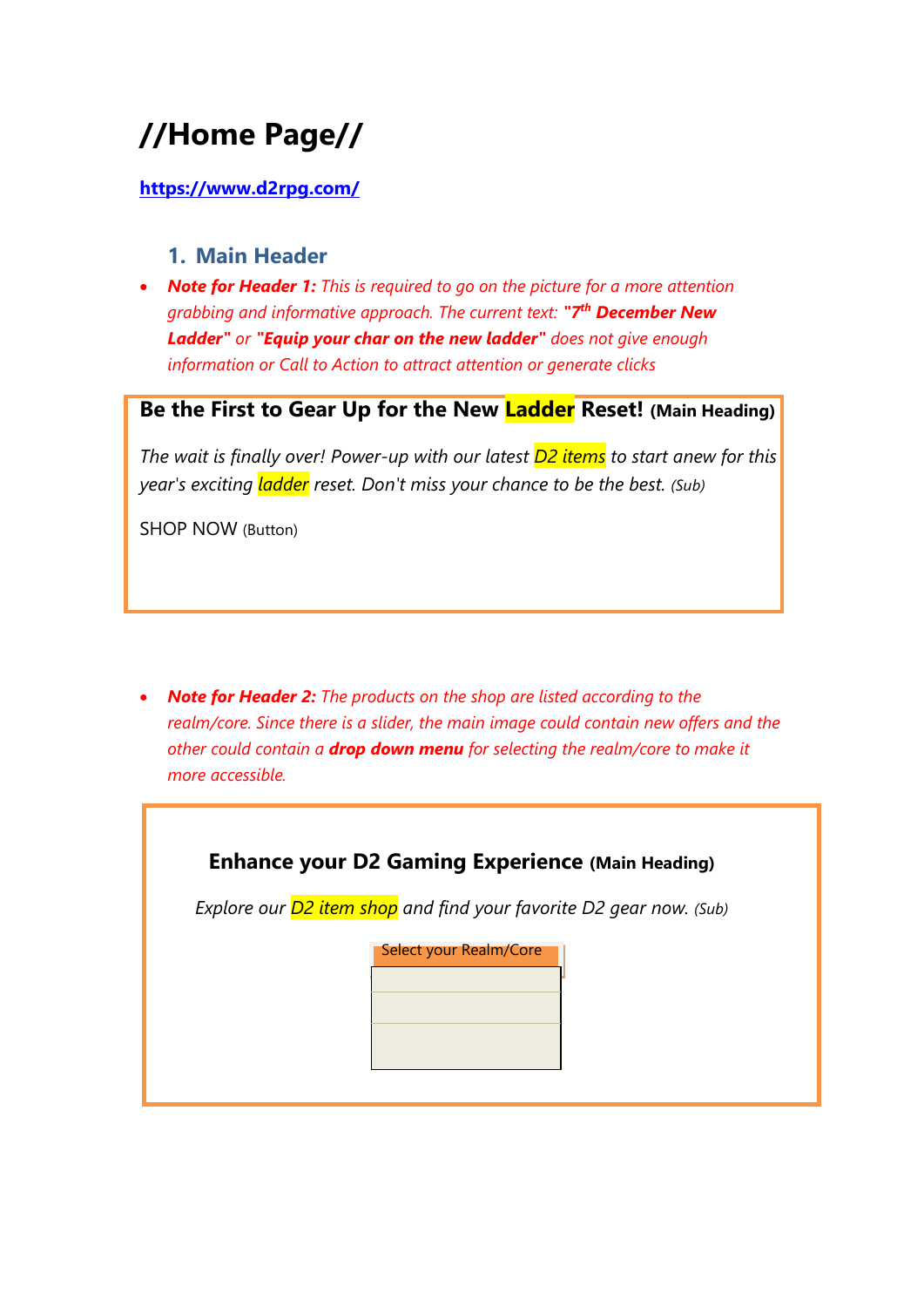## **2. The Introduction Paragraph**

## **Are you a D2 enthusiast looking for the best place to buy D2 items? You've come to the right place!**

We know the importance of the right  $D2$  items for a Diablo II lover and we are here to help. Our **D2 store** is filled with a wide selection of **D2 gears** that will enhance your capabilities to make you reach your full potential in the game.

From  $d^2$  runewords and  $d^2$  high runes to full character equipments, d2 unique items and much more, we equip you with the tools you need to reach the top of the D2 Ladder and make the most out of the game.

# **3. Play It Safe**

### **SECURE PAYMENT**

SAFE CHECKOUT

Our D2 item store supports PayPal and Payment wall for secure and efficient transactions for your **D<sub>2</sub>** items.

### **ITEM DELIVERY**

VIA EMAIL

Fast delivery of  $D2$  gear within 5 minutes to a few hours via email.

## **INGAME TRANSFER**

FACE2FACE

Get convenient In-game transfer with your received Mule account.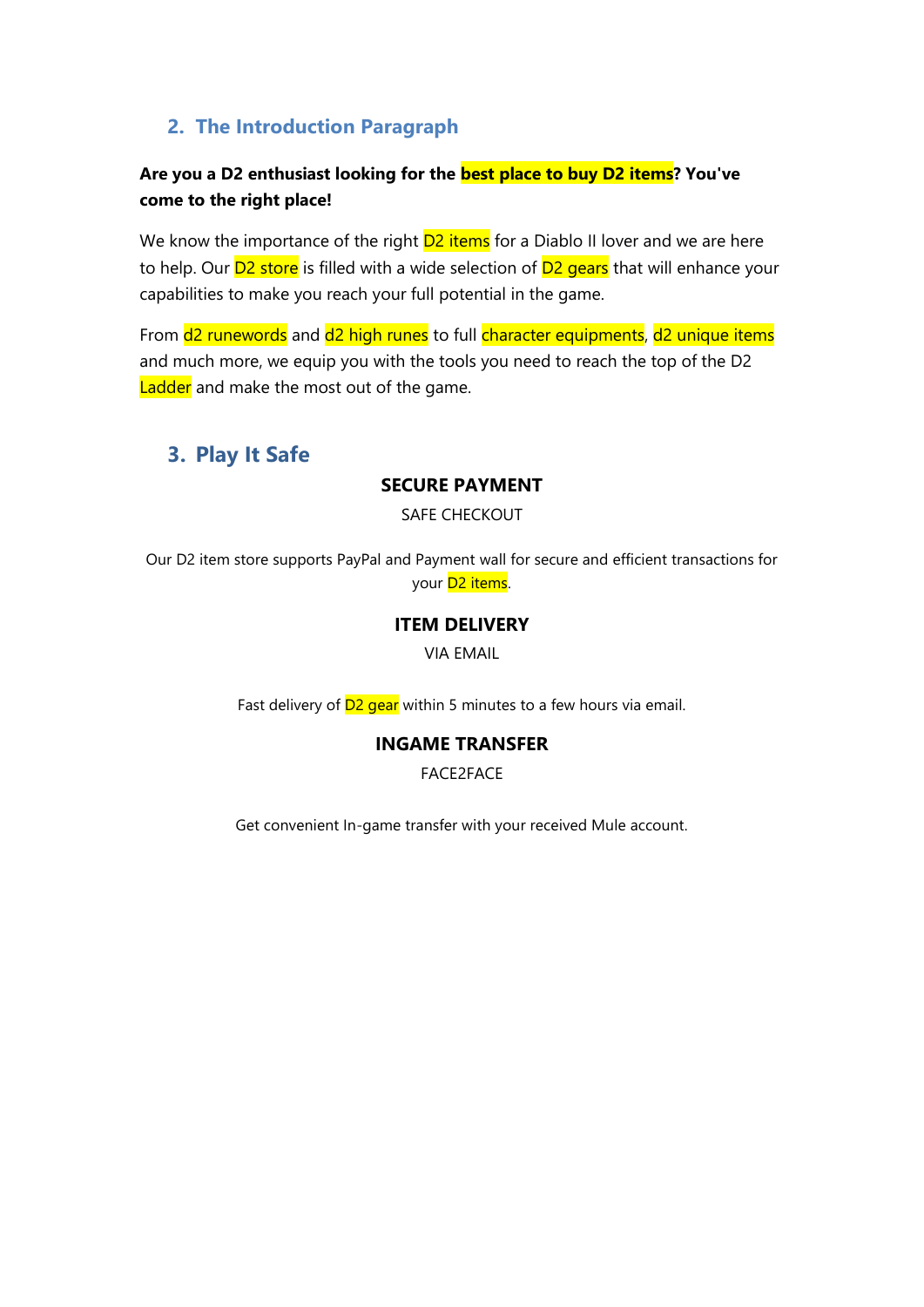# **//About Us//**

## **<https://www.d2rpg.com/about-us/>**

## **Our Story**

At D2RPG, we have turned our love and passion for **Diablo 2** into an endeavor to enhance the gaming experience of your favorite RPG.

As avid players of D2 we became aware of how hard it was to find good quality  $D2$ items without spending a fortune or getting swindled. Our quest for good quality, cheap D2 items led us to create D2RPG - The most convenient way to buy Diablo 2 items!

In the competitive world of Diablo II, it is easy to get left behind if you don't have the right **D2** items and char gear in your arsenal. We know about the competitive streak in you and aim to bring you all you need to reach the top of the esteemed D2 Ladder. From character equipment to runewords, magic, d2 set items and char sets, we have it all.

After having experienced the trials and tribulations of buying  $d^2$  items online, we understand what a hassle it can be to find the right items at the best prices. This is why the foundation of our  $D2$  shop is built on extreme loyalty and dedication to build a close-knit community based on our love for the action-packed RPG Diablo 2.

If you love Diablo II as much as we do, D2RPG is the **best place to buy d2 items** for you. We aspire to make this process easier than ever before with fast, on-time delivery and a dedicated customer support team to address all your concerns.

# **WHY CHOOSE US?**

#### **One-Stop Shop**

D2RPG is your one-stop shop for  $d^2$  items. We have the largest collection of  $d^2$  gears with new items added regularly!

#### **Fast On-Time Delivery**

With our fast delivery you can enjoy your d2 gear within only 5 minutes to a few hours of placing an order.

### **The Best Prices**

We bring you the best prices, bonus items and  $d^2$  items for sale for an affordable  $d^2$ shopping experience.